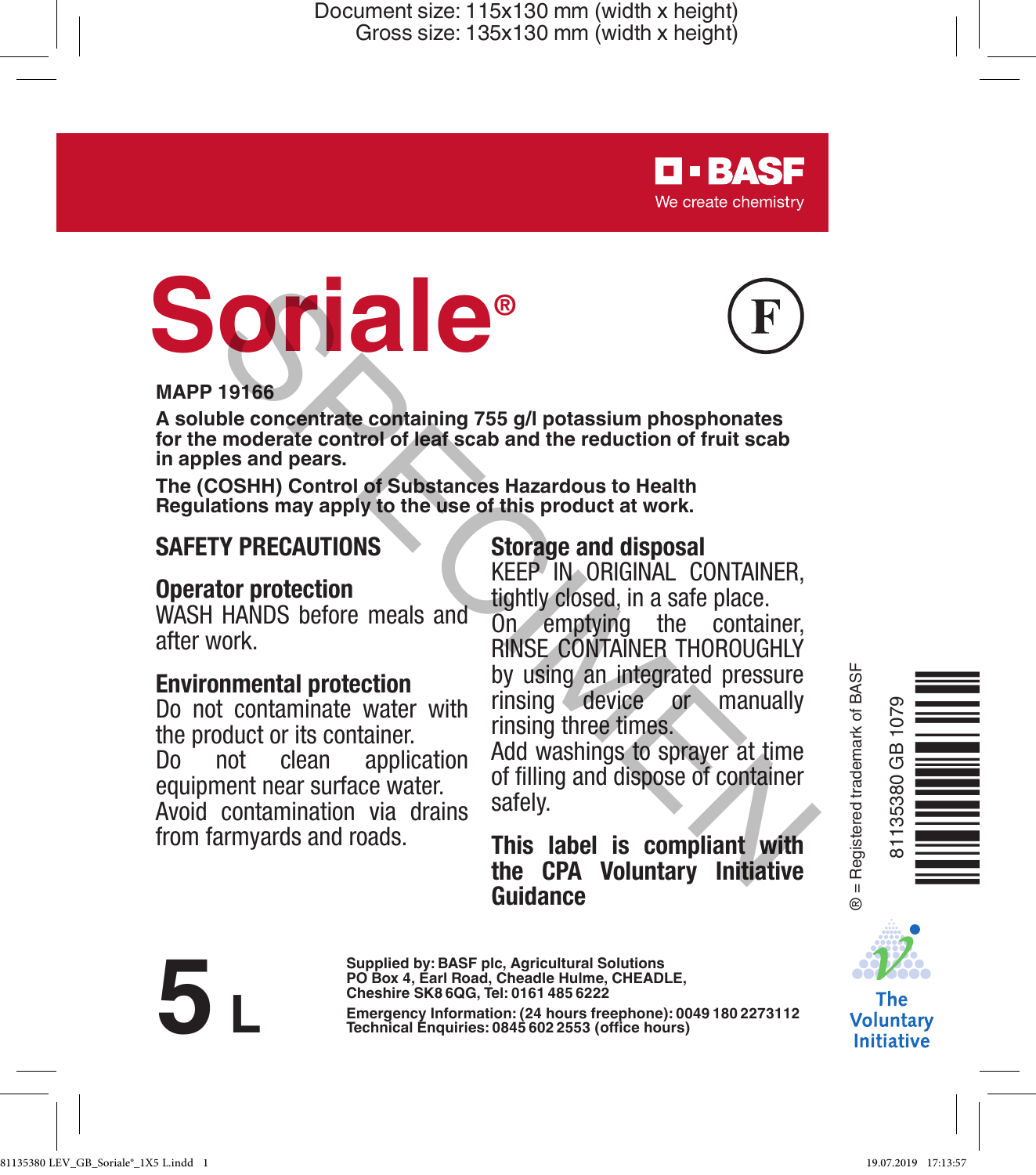# **Soriale®**

# **A soluble concentrate containing 755 g/l potassium phosphonates**

# **To avoid risks to human health and the environment, comply with the instructions for use.**

# **IMPORTANT INFORMATION**

| If medical advice is needed, have<br>product container or label at hand.<br>Keep out of reach of children.<br>To avoid risks to human health and the<br>environment, comply with the instructions for use. |                           |                       |                                                                 |
|------------------------------------------------------------------------------------------------------------------------------------------------------------------------------------------------------------|---------------------------|-----------------------|-----------------------------------------------------------------|
|                                                                                                                                                                                                            |                           |                       |                                                                 |
| FOR USE ONLY AS A PROFESSIONAL FUNGICIDE, as directed<br>below:                                                                                                                                            |                           |                       |                                                                 |
| <b>Crops</b>                                                                                                                                                                                               | <b>Maximum</b>            | <b>Maximum Number</b> | <b>Latest Time of</b>                                           |
|                                                                                                                                                                                                            | <b>Individual Dose</b>    | of Applications       | <b>Application</b>                                              |
| Apples, Pears                                                                                                                                                                                              | 1.86 litres<br>product/ha | 6 per crop            | Up to and<br>including<br>beginning<br>of ripening<br>(BBCH 81) |

**READ THE LABEL BEFORE USE. USING THIS PRODUCT IN A MANNER THAT IS INCONSISTENT WITH THE LABEL MAY BE AN OFFENCE. FOLLOW THE CODE OF PRACTICE FOR USING PLANT PROTECTION PRODUCTS.**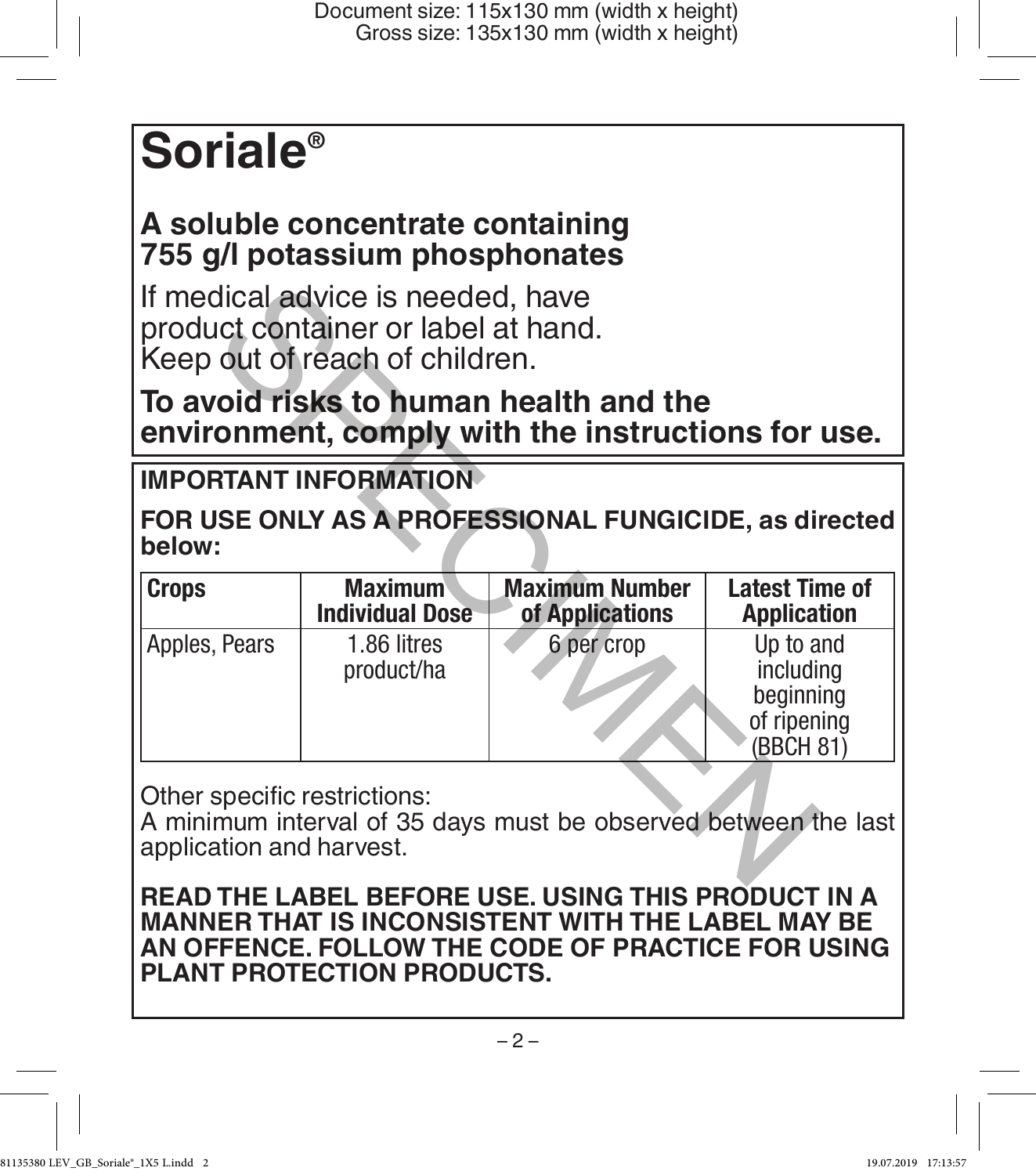#### **DIRECTIONS FOR USE**

IMPORTANT: This information is approved as part of the Product Label. All instructions within this section must be read carefully in order to obtain safe and successful use of this product.

Soriale is a protectant fungicide for the moderate control of leaf scab and the reduction of fruit scab in apples and pears.

#### **Restrictions/Warnings**

Caution is advised when mixing with carbonate- and bicarbonate containing products. Carbon dioxide and/or foaming may be produced and reduction of efficacy may occur.

Soriale has not been tested on the beneficial organisms used in Integrated Pest Management systems

#### **Resistance Management**

Soriale contains potassium phosphonates.

Soriale should be used preventatively and applied according to the recommendations for the target disease at the rate and timings indicated. It is recommended that Soriale is used in tank-mixture with another scab fungicide with a different mode of action, providing satisfactory disease control when used alone against the target disease. tions/Warnings<br>
is advised when mixing with carbonate- and bicarbonate containing<br>
lioxide and/or foaming may be produced and reduction of efficacy may<br>
ans not been tested on the beneficial organisms used in Integra<br>
mas

For further advice on resistance management contact your agronomist or specialist adviser or visit the FRAG-UK website.

#### **Crop Specific Information**

#### **Apples and pears**

Soriale can be used on all apple and pear varieties.

#### **Time of application**

Apply Soriale from the start of bud burst prior to disease development and repeat at 5-10 day intervals, depending on disease pressure and seasonal weather conditions. Use a maximum of six applications of Soriale per year.

A minimum of 35 days must elapse between the last spray and harvest.

#### **Rate of application**

Soriale should be applied at a rate of 1.86 litres per hectare in a water volume of 150-1500 litres.

Water volume should be based on the size of the trees and leaf area at application and sufficient to ensure good and even coverage, but not to the point of run-off.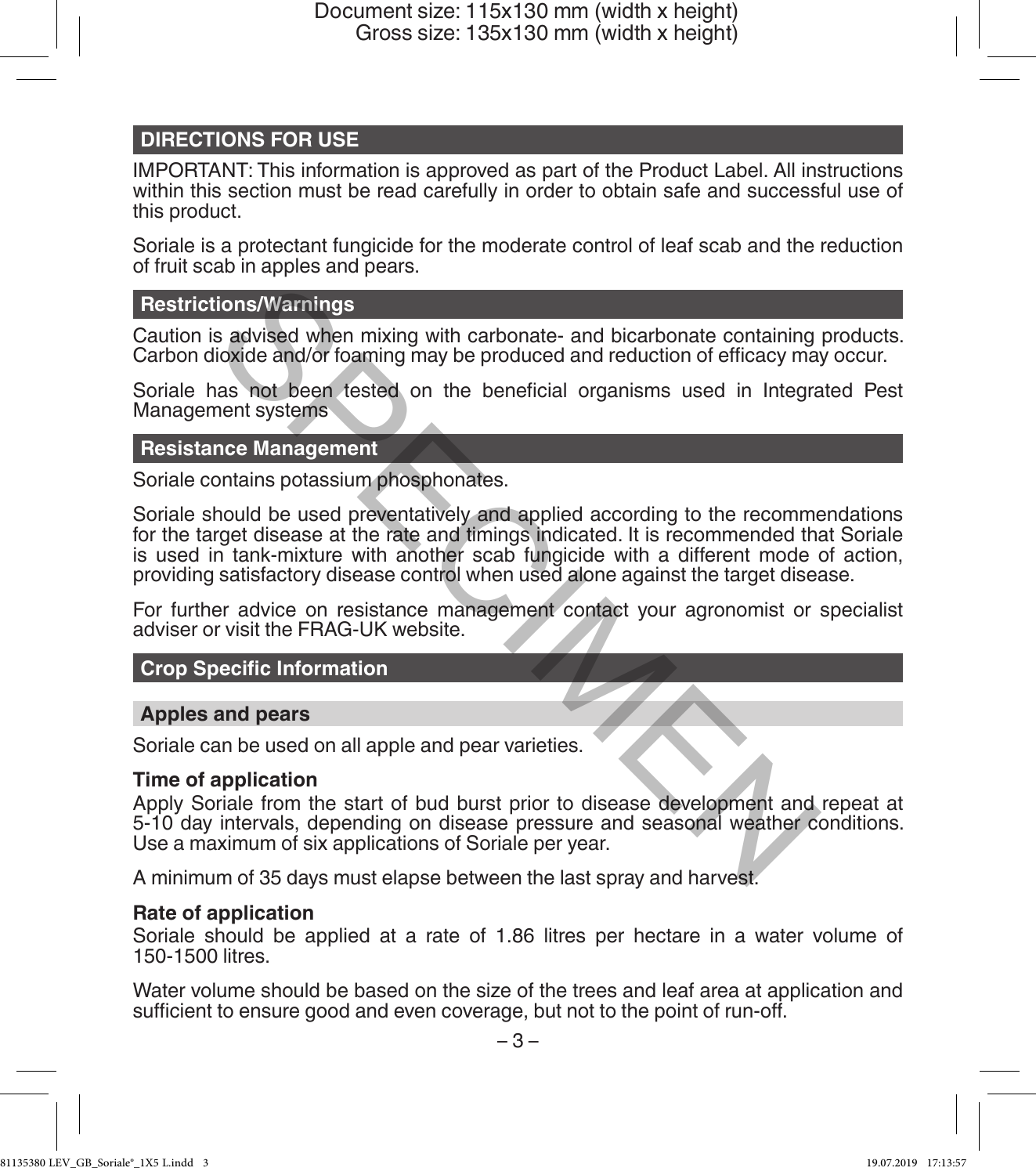To achieve full scab control, it is recommended that Soriale is used in tank-mixture with another scab fungicide with a different mode of action. The tank-mix partner should provide satisfactory disease control when used alone against the target disease.

#### **Mixing and Application**

#### **Mixing**

Never prepare more spray solution than is required.

Three quarters fill the tank with clean water and start the agitation. To ensure thorough mixing of the product, invert the container several times before opening. Add the required quantity of Soriale to the spray tank while re-circulating. Add the remainder of the water and continue agitation until spraying is complete.

When tank mixes are to be used, take due note of any instructions given as to the order of mixing. Each product should be added separately to the spray tank and fully dispersed before the addition of any further product(s).

All tank mixes should be used immediately after mixing.

On emptying the container, rinse container thoroughly by using an integrated pressure rinsing device or by manually rinsing three times. Add washings to tank at time of filling and dispose of container safely.

#### **Application**

Apply as a MEDIUM spray, as defined by BCPC.

#### **Sprayer cleaning**

Wash out the sprayer thoroughly with water and liquid detergent immediately after use. Finally wash out with water again.

#### **Convenience tank-mixtures**

Provided that all product recommendations are followed, Soriale is physically compatible with any of the following in two-way mix: Bellis Captan 80 WDG Dithianon WG Scala Sercadis Stroby WG For further details of compatibilities contact your distributor, local BASF representative, the BASF Technical Services Hotline: 0845 602 2553 or visit our website on: www.agriCentre.basf.co.uk epare more spray solution than is required.<br>
arters fill the tank with clean water and start the agitation. To ensure<br>
f the product, invert the container several times before opening.<br>
quantity of Soriale to the spray tan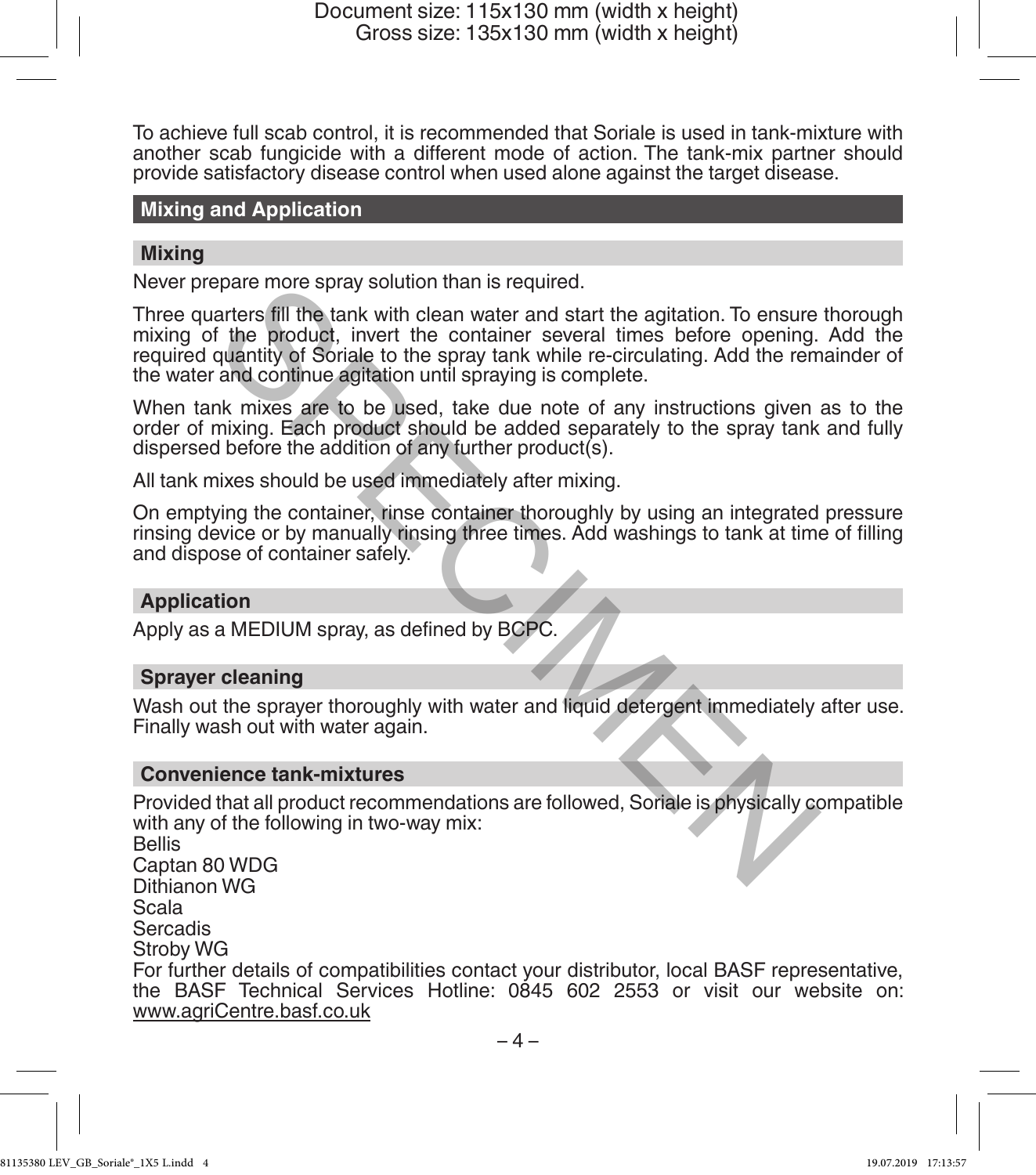#### **Known incompatibilities**

Caution is advised when mixing with carbonate- and bicarbonate containing products. Carbon dioxide and/or foaming may be produced and reduction of efficacy may occur.

#### **Trade Mark Acknowledgments**

Soriale is a registered trademark of BASF.

#### **The following does not form part of the authorised label text.**

With many products there is a general risk of resistance developing to the active ingredients. For this reason a change in activity cannot be ruled out. It is generally impossible to predict with certainty how resistance may develop because there are so many crop and use connected ways of influencing this. We therefore have to exclude liability for damage or loss attributable to any such resistance that may develop. To help minimise any loss in activity the BASF recommended rate should in all events be adhered to.

Numerous, particularly regional or regionally attributable, factors can influence the activity of the product. Examples include weather and soil conditions, crop plant varieties, crop rotation, treatment times, application amounts, admixture with other products, appearance of organisms resistant to active ingredients and spraying techniques. Under particular conditions a change in activity or damage to plants cannot be ruled out. The manufacturer or supplier is therefore unable to accept any liability in such circumstances. All goods supplied by us are of high grade and we believe them to be suitable, but as we cannot exercise control over their mixing or use or the weather conditions during and after application, which may affect the performance of the material, all conditions and warranties, statutory or otherwise, as to the quality or fitness for any purpose of our goods are excluded and no responsibility will be accepted by us for any damage or injury whatsoever arising from their storage, handling, application or use; but nothing should be deemed to exclude or restrict any liability upon us which cannot be excluded or restricted under the provisions of the Unfair Contract Terms Act 1977 or any similar applicable law. a registered induction and fit a different school of the Unitar Control and Control and the proposed in activity cannot be unted out. It is the form that is the the detail of the set of this reason a change in activity can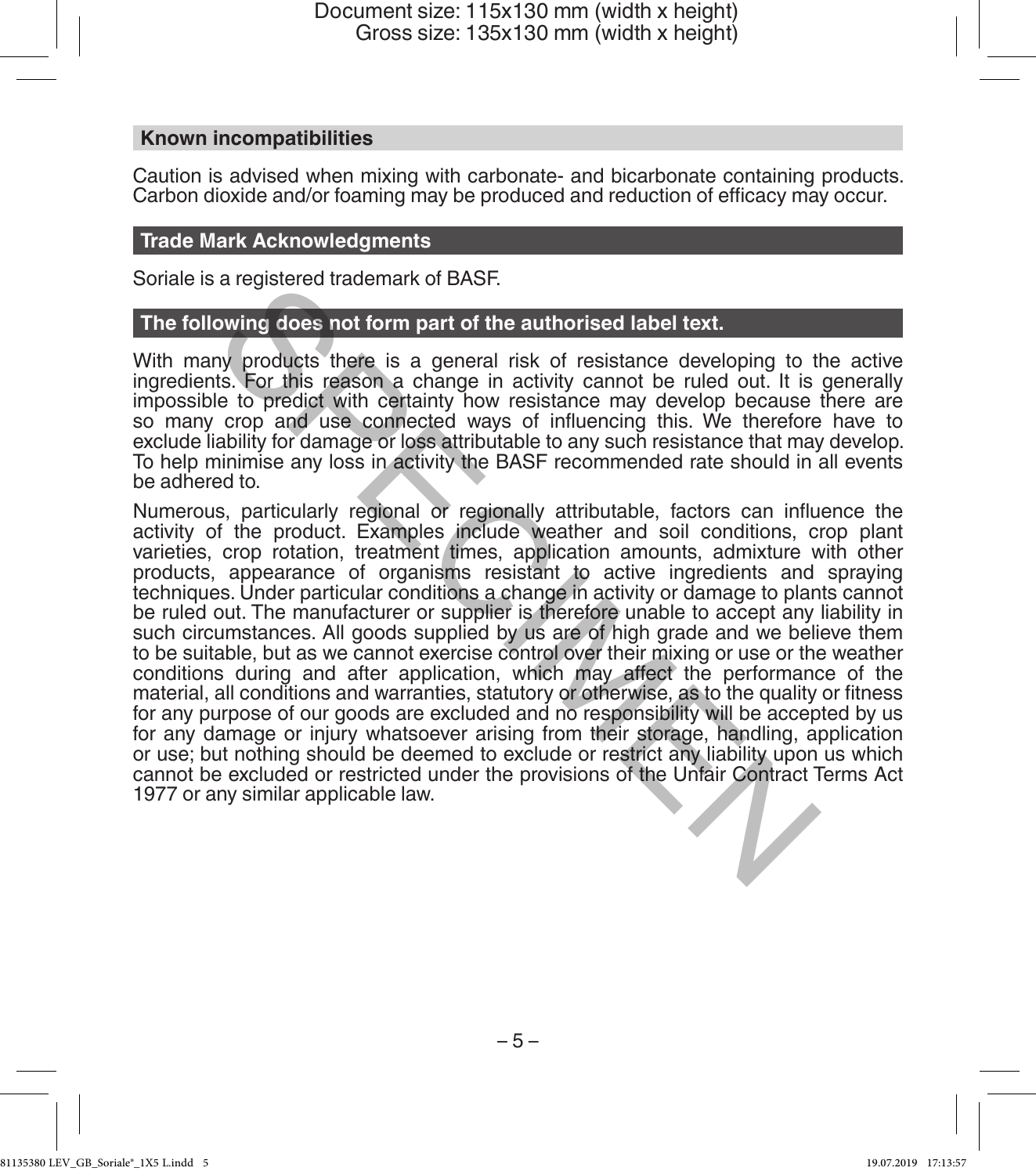#### **Section 6 of the Health and Safety at Work Act**

#### **Additional Product Safety Information**

The product label provides information on a specific pesticidal use of the product; do not use otherwise, unless you have assessed any potential hazard involved, the safety measures required and that the particular use has "off-label" approval or is otherwise permitted under the Plant Protection Products Regulations.

The information on this label is based on the best available information including data from test results.

#### **Safety Data Sheet**

To access the Safety Data Sheet for this product scan the QR code or use the weblink below:



bit.ly/Soriale\_sds Alternatively, contact your supplier.